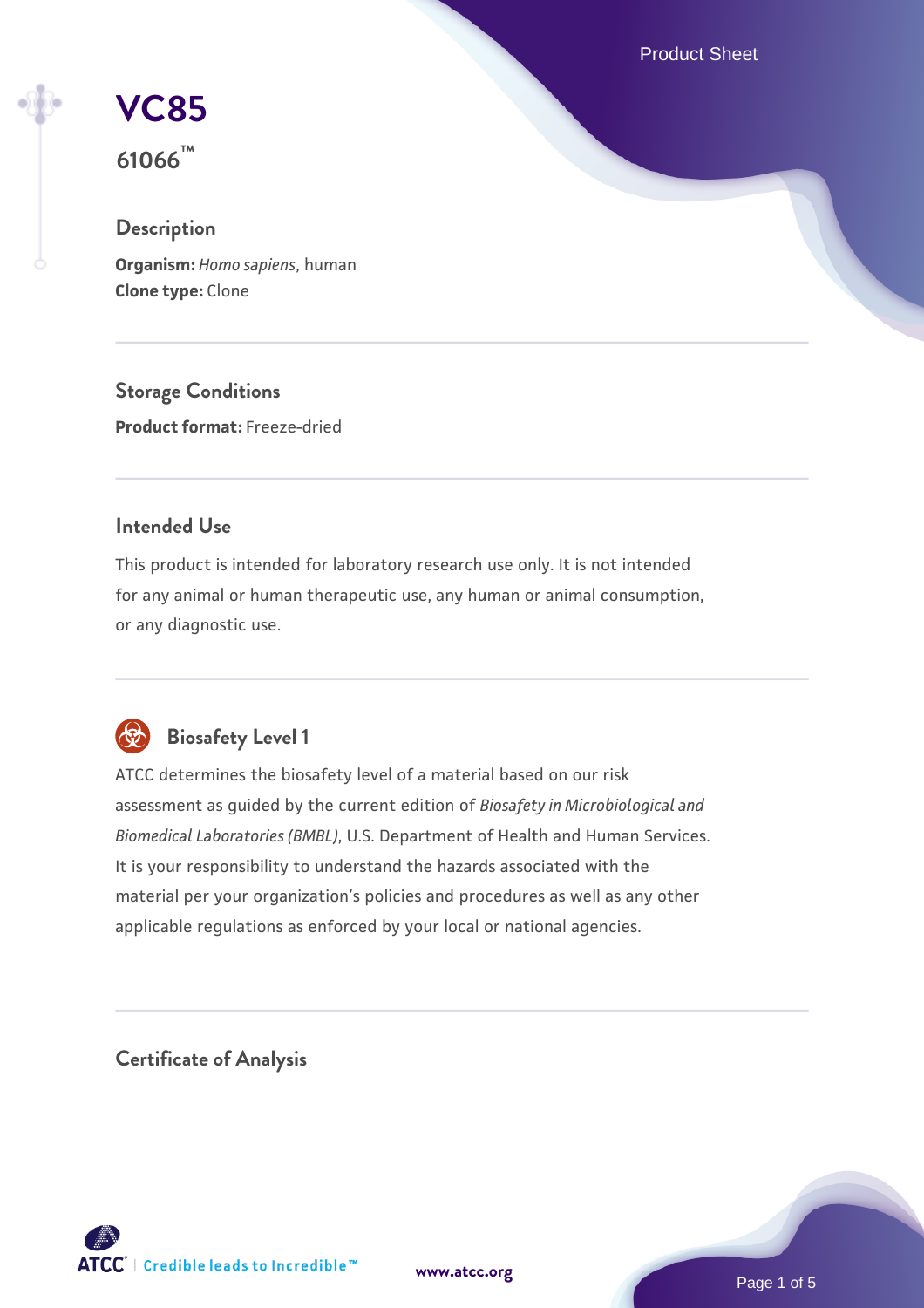

For batch-specific test results, refer to the applicable certificate of analysis that can be found at www.atcc.org.

### **Insert Information**

**Insert size (kb):** 2.1000000000000001 **Type of DNA:** genomic **Gene product:** DNA Segment, single copy [D1S85] **Alleles:** A1, A2

**Vector Information Construct size (kb):** 4.800000190734863

### **Growth Conditions**

**Medium:**  [ATCC Medium 1227: LB Medium \(ATCC medium 1065\) with 50 mcg/ml](https://www.atcc.org/-/media/product-assets/documents/microbial-media-formulations/1/2/2/7/atcc-medium-1227.pdf?rev=581c98603b3e4b29a6d62ee0ba9ca578) [ampicillin](https://www.atcc.org/-/media/product-assets/documents/microbial-media-formulations/1/2/2/7/atcc-medium-1227.pdf?rev=581c98603b3e4b29a6d62ee0ba9ca578) **Temperature:** 37°C

### **Material Citation**

If use of this material results in a scientific publication, please cite the material in the following manner: VC85 (ATCC 61066)

#### **References**

References and other information relating to this material are available at www.atcc.org.



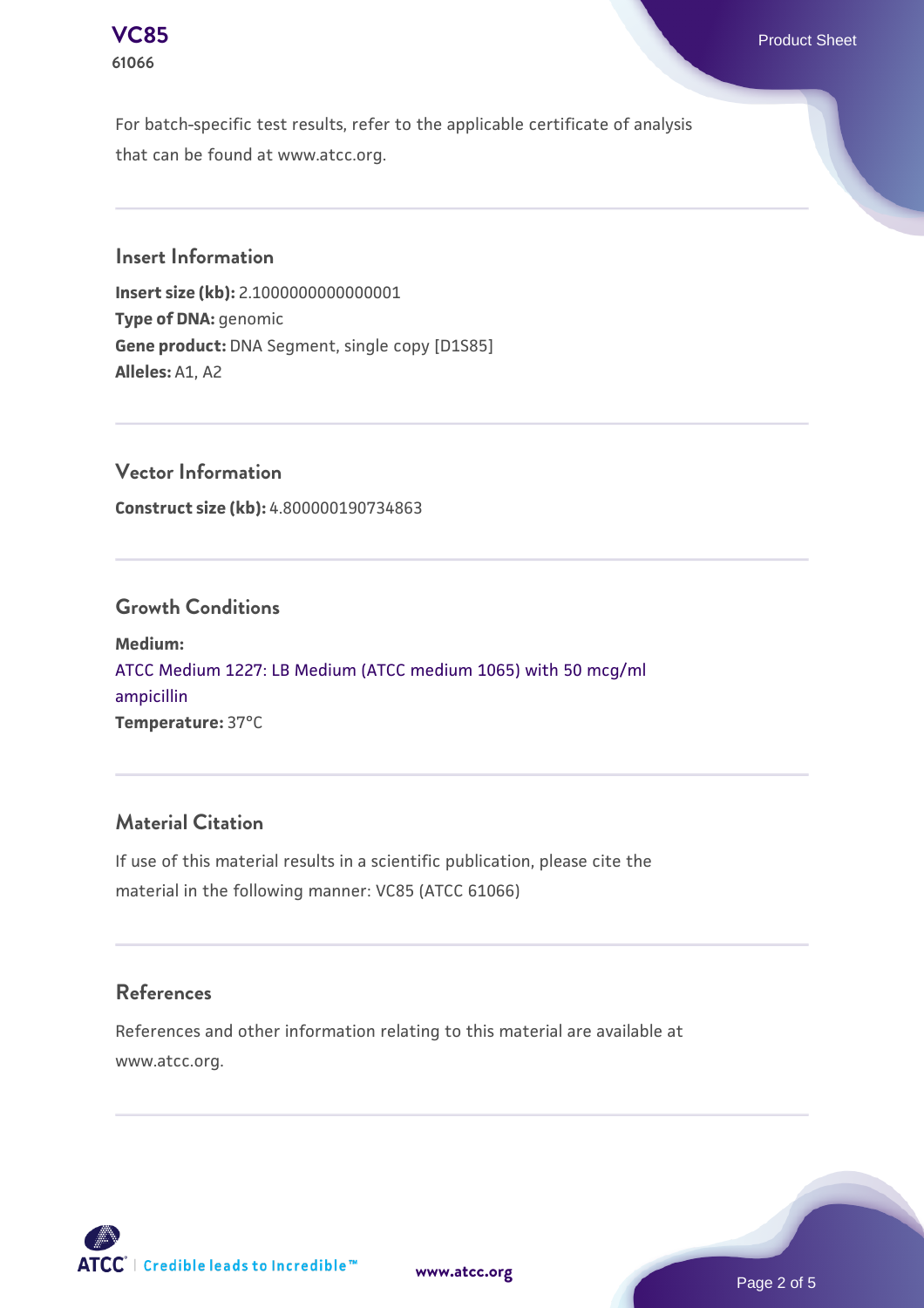### **Warranty**

The product is provided 'AS IS' and the viability of ATCC® products is warranted for 30 days from the date of shipment, provided that the customer has stored and handled the product according to the information included on the product information sheet, website, and Certificate of Analysis. For living cultures, ATCC lists the media formulation and reagents that have been found to be effective for the product. While other unspecified media and reagents may also produce satisfactory results, a change in the ATCC and/or depositor-recommended protocols may affect the recovery, growth, and/or function of the product. If an alternative medium formulation or reagent is used, the ATCC warranty for viability is no longer valid. Except as expressly set forth herein, no other warranties of any kind are provided, express or implied, including, but not limited to, any implied warranties of merchantability, fitness for a particular purpose, manufacture according to cGMP standards, typicality, safety, accuracy, and/or noninfringement.

### **Disclaimers**

This product is intended for laboratory research use only. It is not intended for any animal or human therapeutic use, any human or animal consumption, or any diagnostic use. Any proposed commercial use is prohibited without a license from ATCC.

While ATCC uses reasonable efforts to include accurate and up-to-date information on this product sheet, ATCC makes no warranties or representations as to its accuracy. Citations from scientific literature and patents are provided for informational purposes only. ATCC does not warrant that such information has been confirmed to be accurate or complete and the customer bears the sole responsibility of confirming the accuracy and completeness of any such information.

This product is sent on the condition that the customer is responsible for and assumes all risk and responsibility in connection with the receipt, handling,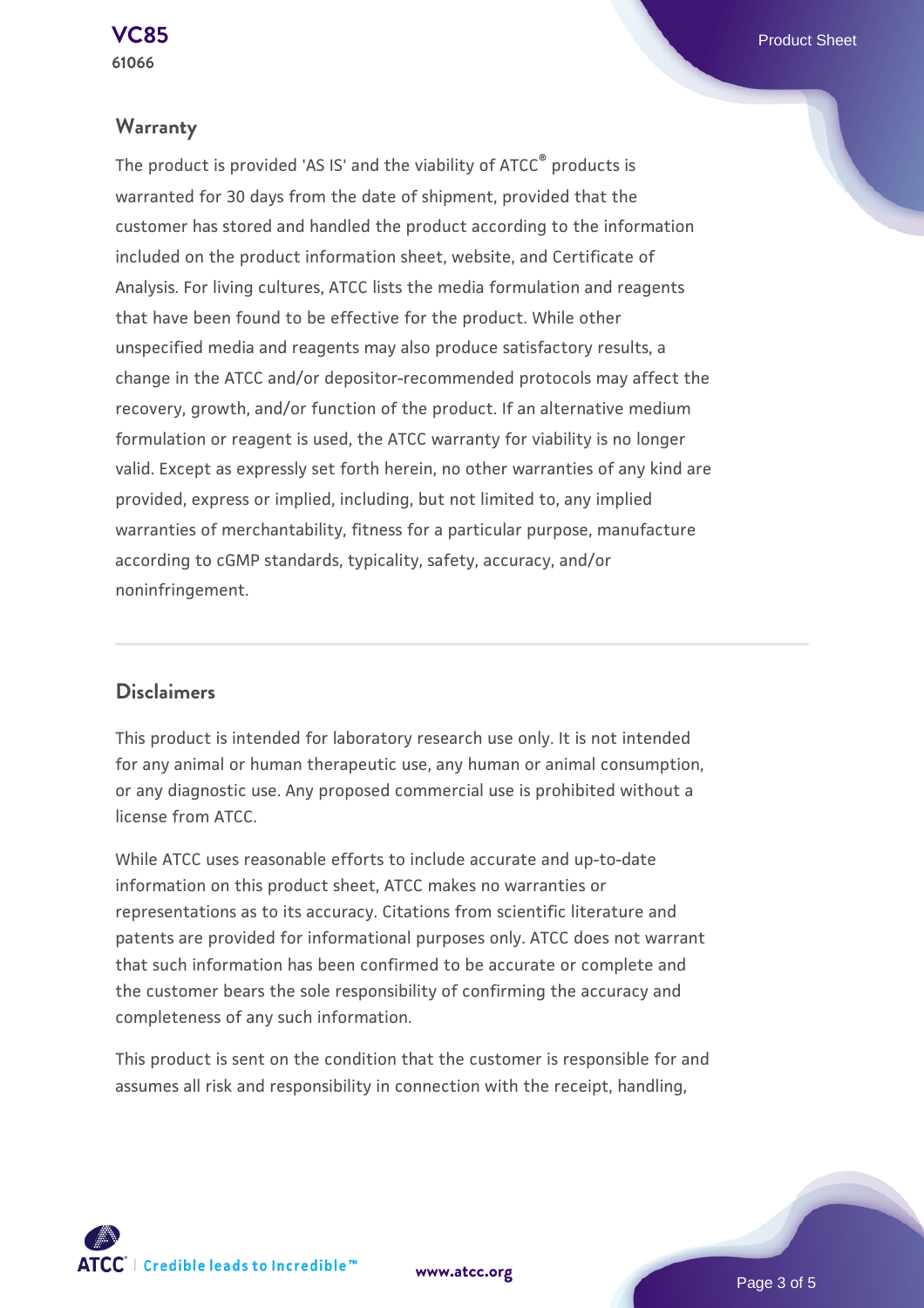

storage, disposal, and use of the ATCC product including without limitation taking all appropriate safety and handling precautions to minimize health or environmental risk. As a condition of receiving the material, the customer agrees that any activity undertaken with the ATCC product and any progeny or modifications will be conducted in compliance with all applicable laws, regulations, and guidelines. This product is provided 'AS IS' with no representations or warranties whatsoever except as expressly set forth herein and in no event shall ATCC, its parents, subsidiaries, directors, officers, agents, employees, assigns, successors, and affiliates be liable for indirect, special, incidental, or consequential damages of any kind in connection with or arising out of the customer's use of the product. While reasonable effort is made to ensure authenticity and reliability of materials on deposit, ATCC is not liable for damages arising from the misidentification or misrepresentation of such materials.

Please see the material transfer agreement (MTA) for further details regarding the use of this product. The MTA is available at www.atcc.org.

### **Copyright and Trademark Information**

© ATCC 2021. All rights reserved.

ATCC is a registered trademark of the American Type Culture Collection.

### **Revision**

This information on this document was last updated on 2021-05-19

### **Contact Information**

ATCC 10801 University Boulevard Manassas, VA 20110-2209 USA





**[www.atcc.org](http://www.atcc.org)**